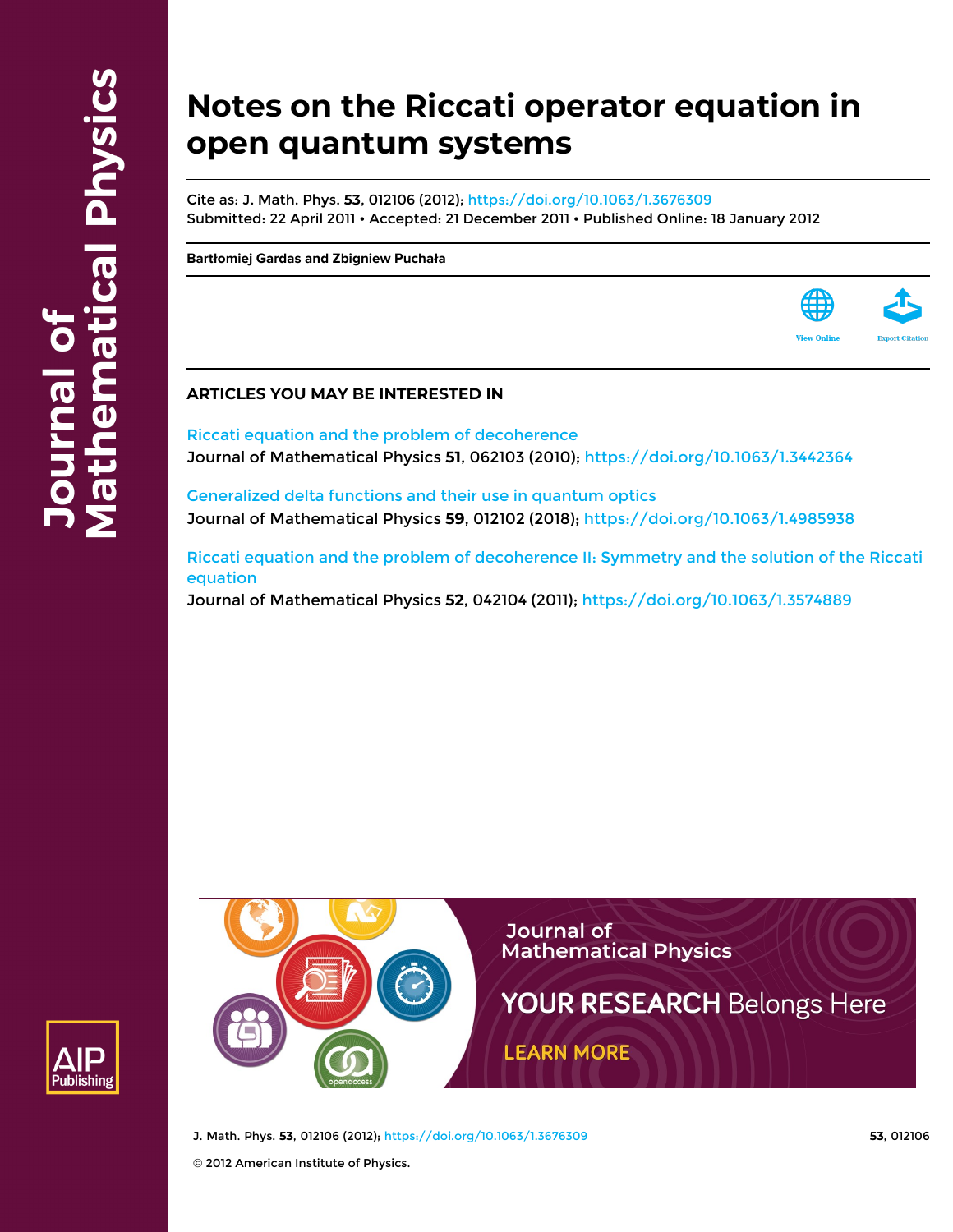# <span id="page-1-0"></span>**[Notes on the Riccati operator equation in open](http://dx.doi.org/10.1063/1.3676309) [quantum systems](http://dx.doi.org/10.1063/1.3676309)**

Bartłomiej Gardas<sup>1,a)</sup> and Zbigniew Puchała<sup>2,b)</sup>

<sup>1</sup>*Institute of Physics, University of Silesia, PL-40-007 Katowice, Poland* <sup>2</sup>*Institute of Theoretical and Applied Informatics, Polish Academy of Sciences, Bałtycka 5, 44-100 Gliwice, Poland*

(Received 22 April 2011; accepted 21 December 2011; published online 18 January 2012)

A recent problem [B. Gardas, J. Math. Phys. **52**, 042104 (2011)] concerning an antilinear solution of the Riccati equation is solved. We also exemplify that a simplification of the Riccati equation, even under reasonable assumptions, can lead to a not equivalent equation. © 2012 American Institute of Physics. [doi[:10.1063/1.3676309\]](http://dx.doi.org/10.1063/1.3676309)

#### **I. INTRODUCTION**

Recently, the Riccati operator equation (RE) has attached an attention to mathematical physicists (see, e.g., Refs. [1](#page-4-0) and [2\)](#page-4-0). As it has been argued, the solution of the equation can be used to obtain reduced time evolution  $\rho_t$  of a two-level open quantum system.<sup>[3,](#page-4-0)[4](#page-4-0)</sup> This, so-called the reduced dynamics, plays a central role both in the quantum information theory and the theory of quantum information processing. It is well established that  $\rho_t = \Phi_t(\rho_0)$ , where  $\Phi_t$  is the trace preserving (TP) and completely positive  $(CP)$  map.<sup>[5,](#page-4-0)[6](#page-4-0)</sup> Such TP-CP maps, known as channels, are commonly used to simulate real quantum systems and to design quantum algorithms.<sup>7,[8](#page-4-0)</sup>

To understand a connection between a given TP-CP map  $\Phi_t$  and a solution of the RE, let us begin by reviewing some basics facts concerning open quantum systems. For this purpose, we consider the system-environment Hamiltonian in the following form

$$
\mathbf{H} = H_{\mathbf{Q}} \otimes \mathbb{I}_{E} + \mathbb{I}_{Q} \otimes H_{\mathbf{E}} + \mathbf{H}_{\text{int}},\tag{1}
$$

where  $H_0$  and  $H_E$  represent the Hamiltonian of the qubit and the environment, respectively.  $\mathbf{H}_{int}$ specifies the interaction between the systems, whereas  $\mathbb{I}_Q$  and  $\mathbb{I}_E$  are the identity operators on corresponding Hilbert spaces  $\mathbb{C}^2$  and  $\mathcal{H}_E$  of the qubit and its environment, respectively. **H** acts on the Hilbert space  $\mathcal{H}_{tot} = \mathbb{C}^2 \otimes \mathcal{H}_E$  and it admits the block operator matrix representation:<sup>9</sup>

$$
\mathbf{H} = \begin{bmatrix} H_+ & V \\ V^{\dagger} & H_- \end{bmatrix} \text{ on } \mathcal{D}(\mathbf{H}) = \mathcal{D}(H_+) \oplus \mathcal{D}(H_-), \tag{2}
$$

with respect to the decomposition  $\mathcal{H}_{tot} = \mathcal{H}_E \oplus \mathcal{H}_E$ . The diagonal entries  $H_{\pm} : \mathcal{D}(H_{\pm}) \to \mathcal{H}_E$  are densely defined and self-adjoint unbounded operators. We have assumed that  $\mathcal{D}(V) = \mathcal{D}(V^{\dagger}) = \mathcal{H}_{F}$ . which means that *V*, and thus  $V_1^+$  as well, is bounded.

The time reduced evolution of an open system is given by

$$
\Phi_t(\rho_0) = \text{Tr}_{\mathcal{E}}[\mathbf{U}_t \Psi(\rho_0) \mathbf{U}_t^{\dagger}], \tag{3}
$$

where  $U_t = \exp(-iH_t)$  is the time evolution operator of the total system. The map  $\Psi$  assigns to each initial state  $\rho_0$  a single state  $\Psi(\rho_0)$  of the total system. This assignment map must be chosen properly so that  $\Phi_t$  can be well defined.<sup>10</sup> In this paper, we assume that no correlations between the systems are initially present,<sup>11</sup> and thus we take  $\Psi(\rho_0) = \rho_0 \otimes \omega$ , for some initial state of the environment ω.

a)Electronic mail: [bartek.gardas@gmail.com.](mailto: bartek.gardas@gmail.com)<br>b)Electronic mail: [z.puchala@iitis.pl.](mailto: z.puchala@iitis.pl)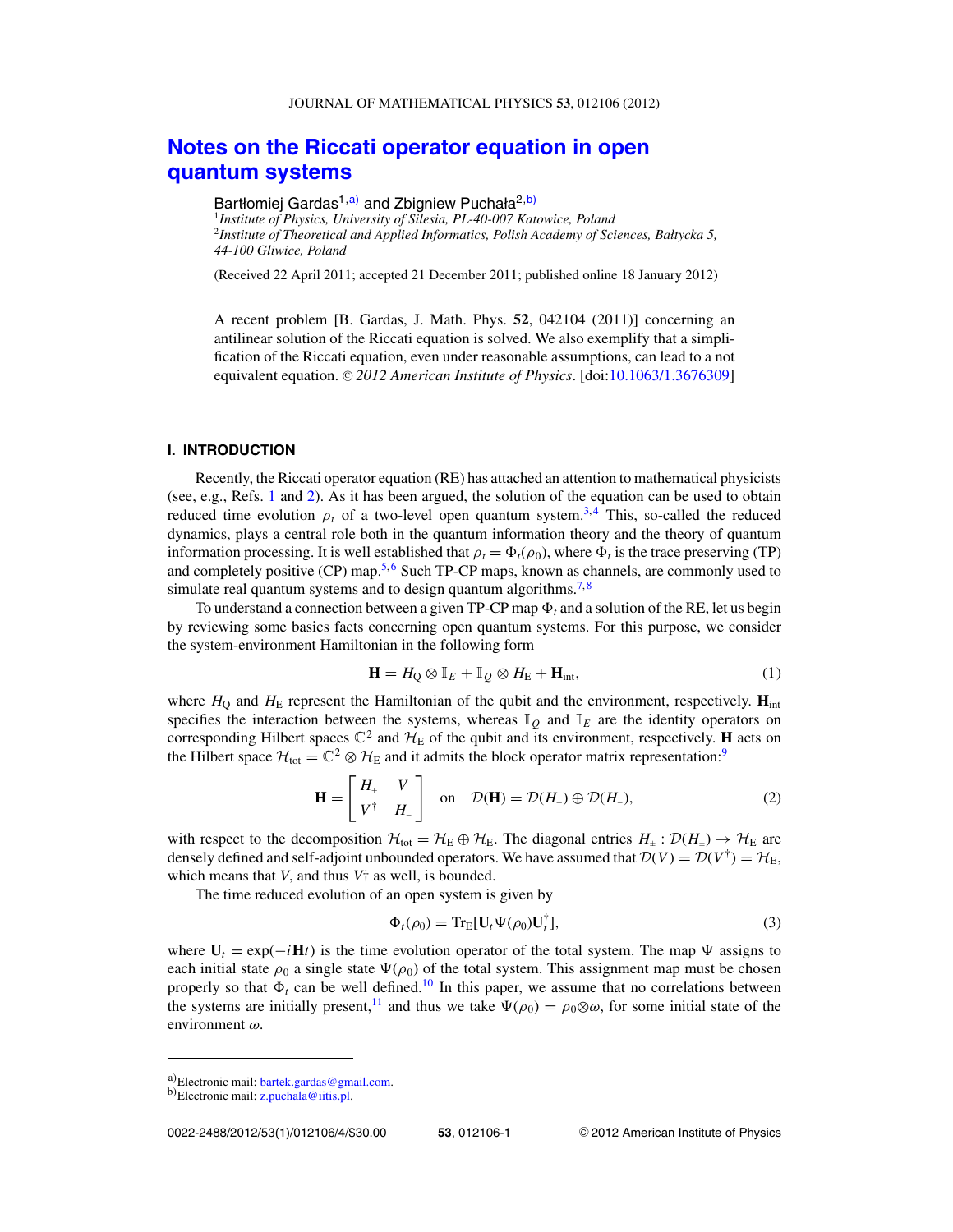<span id="page-2-0"></span>012106-2 B. Gardas and Z. Puchała J. Math. Phys. **53**, 012106 (2012)

The linear map  $Tr_E$  denotes the so-called partial trace:

$$
\operatorname{Tr}_{E}\left[\begin{array}{cc} M_{11} & M_{12} \\ M_{21} & M_{22} \end{array}\right] = \left(\begin{array}{ccc} \operatorname{Tr}M_{11} & \operatorname{Tr}M_{12} \\ \operatorname{Tr}M_{21} & \operatorname{Tr}M_{22} \end{array}\right) \in M_{2}(\mathbb{C}), \quad \text{where} \quad M_{ij} \in \mathcal{T}(\mathcal{H}_{E}).\tag{4}
$$

In the above description, Tr refers to the usual trace on  $H<sub>E</sub>$ ,  $T(H<sub>E</sub>)$  denotes the Banach space of trace class operators with the trace norm:  $||A||_1 = \text{Tr}(\sqrt{A}A^{\dagger})$ , whereas  $M_2(\mathbb{C})$  is the Banach space of 2  $\times$  2 complex matrices. From (4) one can see that the partial trace in Eq. [\(3\)](#page-1-0) transforms states of the total system (block operator matrices, square bracket) into states of the open system (complex matrices, round bracket). It is worth noting that the partial trace  $Tr_E$ , unlike the trace  $Tr$ , is not cyclic, namely  $Tr_E(AB) \neq Tr_E(BA)$ .

In general, the formula [\(3\)](#page-1-0) is far less useful, than its simplicity might indicate. Indeed, to trace out the state  $U_t \Psi(\rho_0) U_t^{\dagger}$  over the environment degrees of freedom one needs to find a decomposition of  $U_t$  with respect to the decomposition of Hilbert space  $\mathcal{H}_{tot} = \mathcal{H}_E \oplus \mathcal{H}_E$ . This problem is fundamental in quantum mechanics, as it requires the diagonalization of **H**.

It is well established (see, e.g., Ref. [12,](#page-4-0) and references therein) that **H** can be block-diagonalized provided there exist a bounded solution *X* (with  $\text{Ran}(X)_{|\mathcal{D}(H_+)} \subset \mathcal{D}(H_-)$ ) of the Riccati equation:

$$
XVX + XH_{+} - H_{-}X - V^{\dagger} = 0 \quad \text{on} \quad \mathcal{D}(H_{+}).
$$
 (5)

To be more specific, if *X* solves (5) the following equality holds true:

$$
\mathbf{S}^{-1}\mathbf{H}\mathbf{S} = \begin{bmatrix} Z_+ & 0 \\ 0 & Z_- \end{bmatrix}, \text{ where } \mathbf{S} = \begin{bmatrix} \mathbb{I}_E & -X^{\dagger} \\ X & \mathbb{I}_E \end{bmatrix}
$$
 (6)

and  $Z_+ = H_+ + VX$ ,  $Z_- = H_- - V^{\dagger} X^{\dagger}$  with  $\mathcal{D}(Z_{\pm}) = \mathcal{D}(H_{\pm})$ . Moreover  $S^{-1}$  exists as a bounded operator[.2](#page-4-0)

Using decomposition  $(6)$  one can write  $U_t$  in an explicit matrix form:

$$
\mathbf{U}_t = \exp\left(-i\mathbf{S} \begin{bmatrix} Z_+ & 0 \\ 0 & Z_- \end{bmatrix} \mathbf{S}^{-1}t\right) = \mathbf{S} \begin{bmatrix} e^{-iZ_+t} & 0 \\ 0 & e^{-iZ_-t} \end{bmatrix} \mathbf{S}^{-1}.
$$
 (7)

Among all difficulties concerning the RE, we will focus on two problems described below. The first one<sup>1</sup> arises when the solution of the RE is antilinear. In this case, the formula  $(7)$  cannot be applied, since **S** is neither an antilinear nor a linear operator. Therefore, we are interested in asking how can we determine the time evolution of the total system.

The RE is an operator equation and even for a simple system it may be problematic to find the solution. However, there are cases in which the RE can be simplified considerably.<sup>1</sup> For instance, in the case when  $V = \alpha \mathbb{I}_E \equiv \alpha$ , where  $\alpha \in \mathbb{R}$ ; then the RE reads

$$
\alpha X^2 + X H_+ - H_- X - \alpha = 0 \quad \text{on} \quad \mathcal{D}(H_+). \tag{8}
$$

In the instance when the operators  $H_{\pm}$  are self-adjoint and commute (e.g.,  $[H_{+}, H_{-}] = 0$ ), it is reasonable to assume, that the solution has the following form  $X = f(H_+)$  or  $X = g(H_-)$ . Then, the functions *f* and *g* read  $f = h_{|\sigma(H_+)}$  and  $g = h_{|\sigma(H_-)}$ , where *h* satisfies the quadratic equation:  $\alpha h(\lambda)^2$  $+ 2h(\lambda)\lambda - \alpha = 0$ . At this point the second issue can be addressed: does every solution of (8) is an analytical function of  $H_+$  or  $H_-$ ?

The primary goal of the presented work is to solve this two worthwhile issues. First, we show that there is a simple way of computing the evolution operator  $U_t$  with the use of a formula similar to the one provided by the Eq.  $(7)$ . Next, we exemplify that not every solution of  $(8)$  is an analytical function of  $H_+$  or  $H_-$ .

### **II. ANTILINEAR SOLUTION**

In this section we derive a simple method of computing  $U_t$  in the case when the solution of the RE is antilinear. To end this let us assume that  $\tau$  is a bounded, antilinear (i.e.,  $\tau(z|\psi\rangle) = z^* \tau |\psi\rangle$ )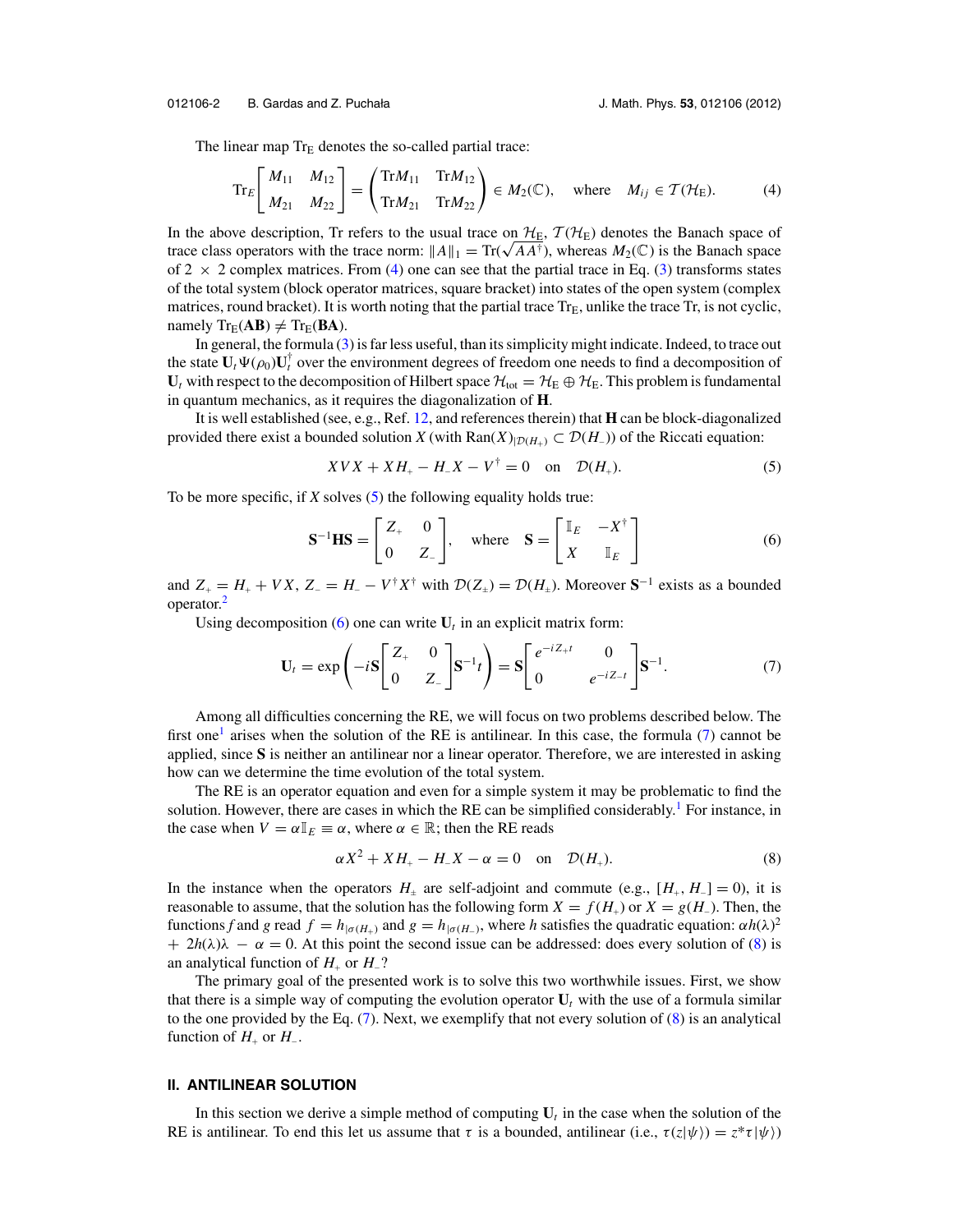<span id="page-3-0"></span>operator which solves Eq. [\(5\)](#page-2-0) and let  $S_{\tau} = \frac{1}{\sqrt{2\pi}}$  $\overline{z}$ **S**, where **S** denotes matrix from Eq. [\(6\)](#page-2-0) with  $X = \tau$ . Although,  $S_{\tau}$  is neither a linear nor an antilinear in this case, it has an intersecting property:

$$
\mathbf{S}_{\tau}(z|\psi\rangle) = \Re(z)\mathbf{S}_{\tau}|\psi\rangle + i\Im(z)\mathbf{S}_{-\tau}|\psi\rangle \quad \text{(note} \quad \mathbf{S}_{-\tau}\mathbf{S}_{\tau} = \mathbb{I}_{E} = \mathbf{S}_{\tau}\mathbf{S}_{-\tau}\text{)},\tag{9}
$$

which reduces to  $\mathbf{S}_\tau(z|\psi\rangle) = z\mathbf{S}_\tau|\psi\rangle$ , for  $z \in \mathbb{R}$ . Therefore,  $\mathbf{S}_\tau$  can be treated as a linear operator when it acts on some subspace  $\mathcal{H}_{\mathbb{R}}$  over a field of the *real* numbers  $\mathbb{R}$ . In other words, the restricted operator  $S_{\tau | \mathcal{H}_{\mathbb{R}}}$  is linear.

As a result, if  $H = S_t H_d S_{-\tau}$  then for an analytical function  $f : \sigma(H) \to \mathbb{R}$  we have  $f(\mathbf{S}_{\tau} \mathbf{H}_{d} \mathbf{S}_{-\tau}) = \mathbf{S}_{\tau} f(\mathbf{H}_{d}) \mathbf{S}_{-\tau}$ , thus in particular we obtain

$$
\exp(-i\mathbf{H}t) = \mathbf{S}_{\tau}\cos(\mathbf{H}_{d}t)\mathbf{S}_{-\tau} - i\mathbf{S}_{\tau}\sin(\mathbf{H}_{d}t)\mathbf{S}_{-\tau}.
$$
\n(10)

Although the right side of the Eq. (10) is *not* equal to  $S_t$  exp( $-iH_d/{}S_-\tau$ , yet the evolution operator can still easily be managed by separately transforming  $cos(\mathbf{H}t)$  and  $sin(\mathbf{H}t)$  functions, and then combing the results by using the Euler formula.

#### **III. NON-ANALYTICAL SOLUTION OF THE RICCATI EQUATION**

In this section we give an example that the solution of  $(8)$  is not necessarily an analytical function of *H*<sub>+</sub> or *H*<sub>−</sub>. To achieve this, we consider the RE [\(8\)](#page-2-0) with  $H_{\pm} = \pm H$ , where  $H : \mathcal{D}(H) \to \mathcal{H}_E$  is assumed to be densely defined and self-adjoin operator. With the use of these assumptions the RE on  $D(H)$  can be written as

$$
\alpha X^2 + XH + HX - \alpha = 0. \tag{11}
$$

If one assumes that the solution is in the form  $X = f(H)$ , then the RE (11) simplifies on  $D(H)$  to the quadratic operator equation:

$$
\alpha X^2 + 2HX - \alpha = 0. \tag{12}
$$

It is not difficult to see that the function *f* is a solution of the quadratic equation:

$$
\alpha f(\lambda)^2 + 2\lambda f(\lambda) - \alpha = 0, \quad \text{where} \quad \lambda \in \sigma(H). \tag{13}
$$

Since there is only one self-adjoint operator in Eq. (11), the assumption  $X = f(H)$  seems to be reasonable. The question concerning analytical solutions of RE in this case reduces to the question: are the Eqs. (11) and (12) equivalent? We will exemplify that the answer in general is negative, and we will prove it choosing  $H$  such that the solution of  $(11)$  does not solve  $(12)$ .

We construct *H* as follows. Let  $a<sup>+</sup>$  and  $a$  be the bosonic creation and annihilation operators, respectively. They are defined on a common domain  $\mathcal{D}_1$  and obey the canonical commutation relation:  $[a, a^{\dagger}] = \mathbb{I}$ , on some dense subset  $\mathcal{D}_2$  of  $\mathcal{D}_1$ . In terms of this operators we define the number operator  $N = a \dagger a$ , which is self-adjoint on  $\mathcal{D}_2$ . An explicit form of the sets  $\mathcal{D}_k$  is given by<sup>13</sup>

$$
\mathcal{D}_k = \left\{ |\psi\rangle : \sum_{n=0}^{\infty} n^k |\langle \phi_n | \psi \rangle|^2 < \infty \right\}, \quad k = 1, 2,\tag{14}
$$

where the vectors  $|\phi_n\rangle \in \mathcal{D}_2$  satisfy  $N|\phi_n\rangle = n|\phi_n\rangle$ . Moreover, on  $\mathcal{D}_1$  the creation and annihilation operators can be defined explicitly as

$$
a|\phi\rangle = \sum_{n=1}^{\infty} \sqrt{n} \langle \phi_n | \phi \rangle |\phi_{n-1} \rangle, \quad a^{\dagger}|\phi\rangle = \sum_{n=0}^{\infty} \sqrt{n+1} \langle \phi_n | \phi \rangle |\phi_{n+1} \rangle, \quad |\phi\rangle \in \mathcal{D}_1.
$$
 (15)

Finally, we take  $H = g^*a + ga^{\dagger}$  with  $\mathcal{D}(H) = \mathcal{D}_1$ , where  $g \in \mathbb{C}$ .

It is not difficult to see that the solution of the RE (11) is given by the well-known bosonic parity operator:<sup>[14](#page-4-0)</sup>

$$
P|\psi\rangle = \sum_{n=0}^{\infty} e^{i\pi n} \langle \phi_n | \psi \rangle | \phi_n \rangle, \quad |\psi\rangle \in \mathcal{H}_E.
$$
 (16)